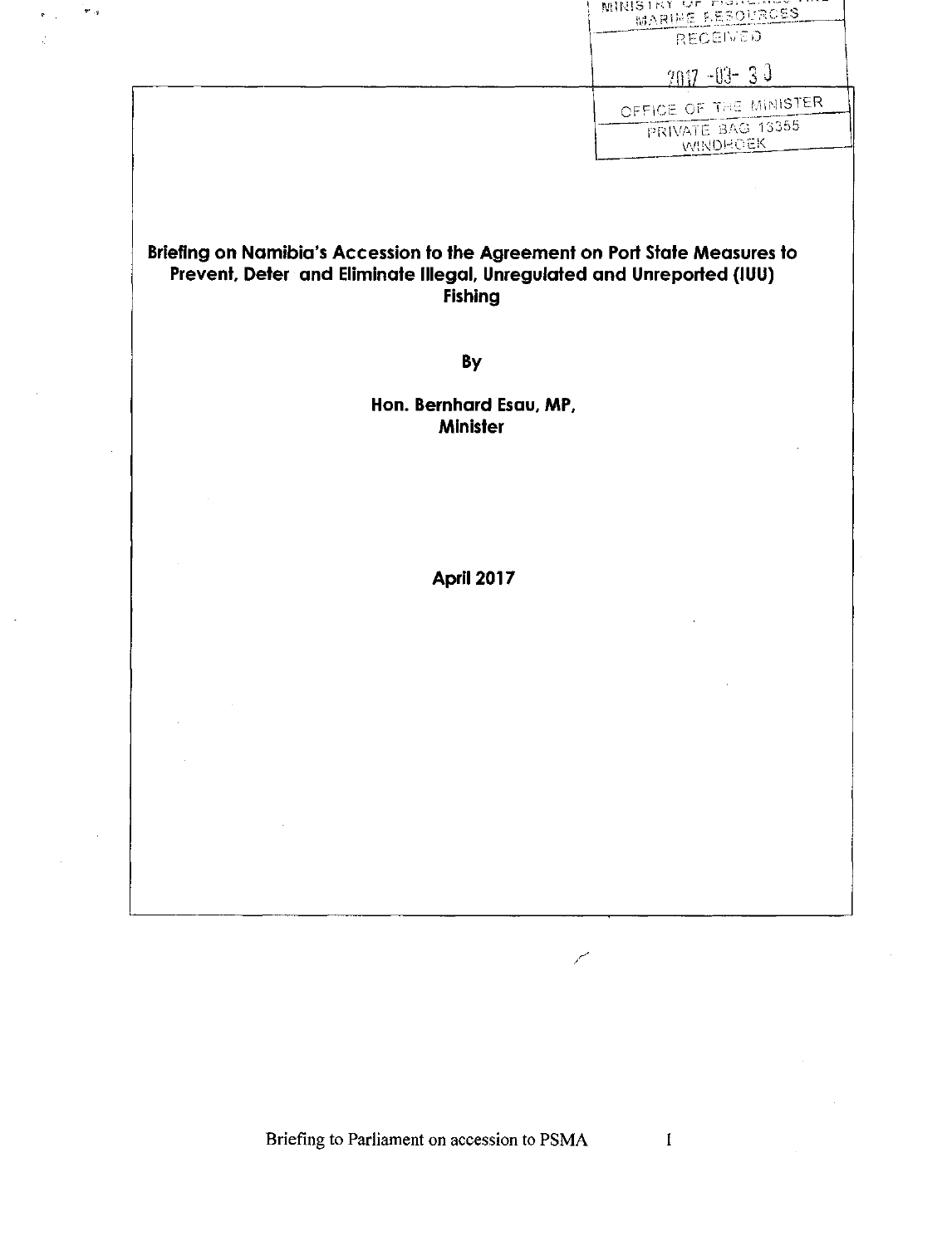Hon. Chairperson of the Whole House Committee,

Hon. Members,

The Agreement on Port State Measures to Prevent, Deter and Eliminate Illegal, Unreported and Unregulated Fishing was approved by the Food and Agriculture Organisation of the United Nations (FAO) Conference at its Thirtysixth Session on 22 November 2009.

The Agreement was open for signature at the FAO from 22 November 2009 until 21 November 2010. As of last year, 30 countries have come party to the 2009 Agreement which includes two SADC countries; namely Angola and Mozambique that have signed the Agreement during the signature period, while three SADC countries (Seychelles, Mauritius and South Africa) acceded during 2013, 2015 and 2016 respectively.

The Agreement officially entered into force on 5<sup>th</sup> June 2016.

Namibia has not signed the Agreement when it was open for signature; therefore the alternative way to enable the application thereof is by way of accession in accordance with Article 27 of the Agreement.

This Agreement aims to prevent, deter and eliminate IUU fishing through the implementation of effective port state measures, and thereby to ensure the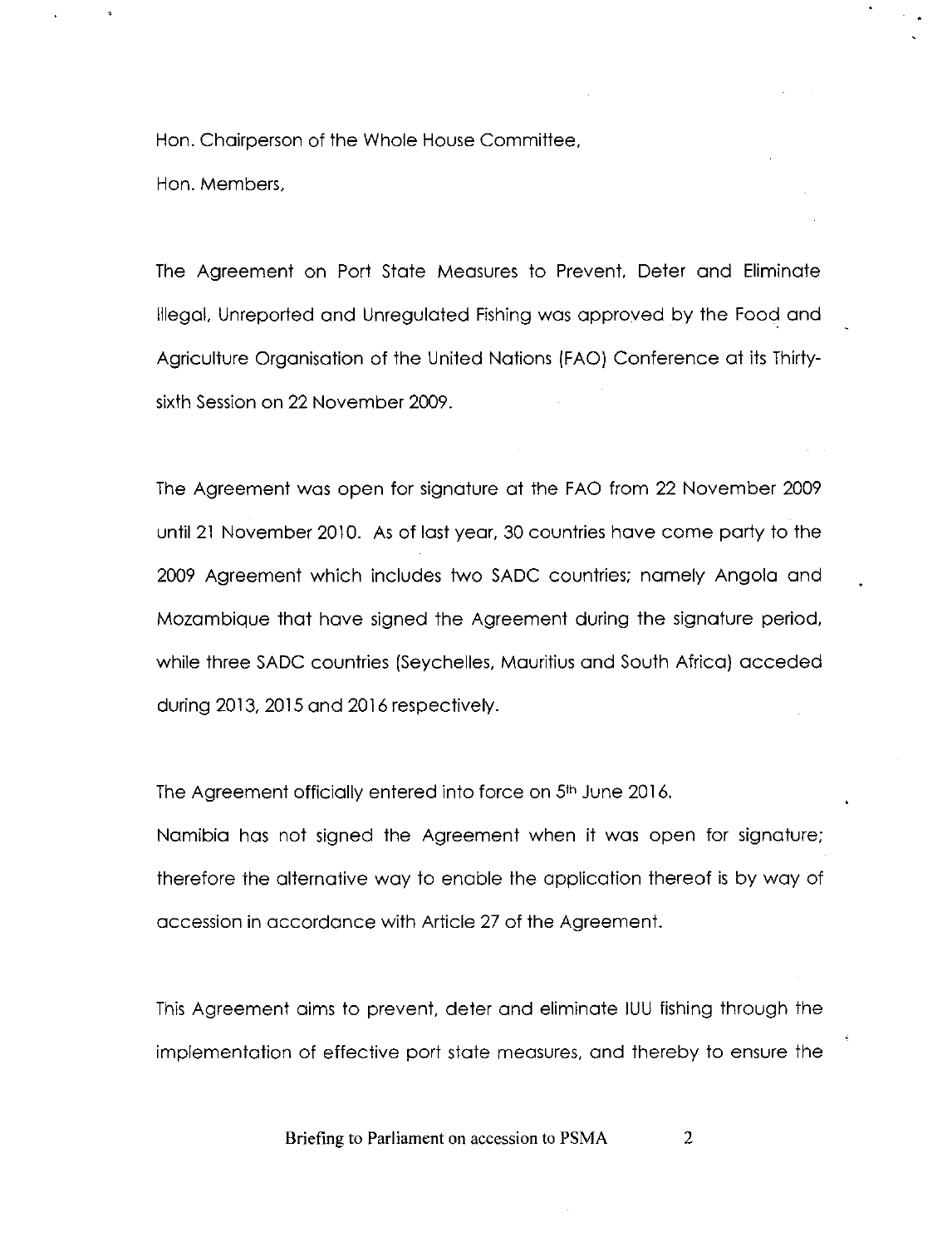long-term conservation and sustainable use of living marine resources and marine ecosystems.

 $\gamma_{\rm s}$ 

 $\sigma = \infty$ 

Through the implementation of national, regional and international laws and other instruments, as well as the cooperation and exchange of information it will further assist in the control, entry and denial into ports of foreign vessels when required.

The Agreement also serves to prevent illegally caught fish from entering international markets through ports.

According to Article 29.2, the Agreement will enter into force for Namibia thirty (30) days after the date of deposit of the instruments of accession. Accession to the Agreement will not place any financial burden or obligation on the country. Furthermore, the implementation of the Agreement will be done through the normal Ministerial budgetary provisions and the fisheries inspectors will monitor, control and prevent or deny entry into port, when required, by foreign vessels suspected to having been engaged in illegal fishing activities.

In order to achieve effective implementation and enforcement of the Agreement, a high level of cooperation and coordination among all stakeholders will be required. Thiswill be underpinned by initial and regular training/sensitisation programmes involving statutory entities such as the Ministry of Fisheries and Marine Resources, The Ministry of Finance (Customs),

Briefing to Parliament on accession to PSMA 3